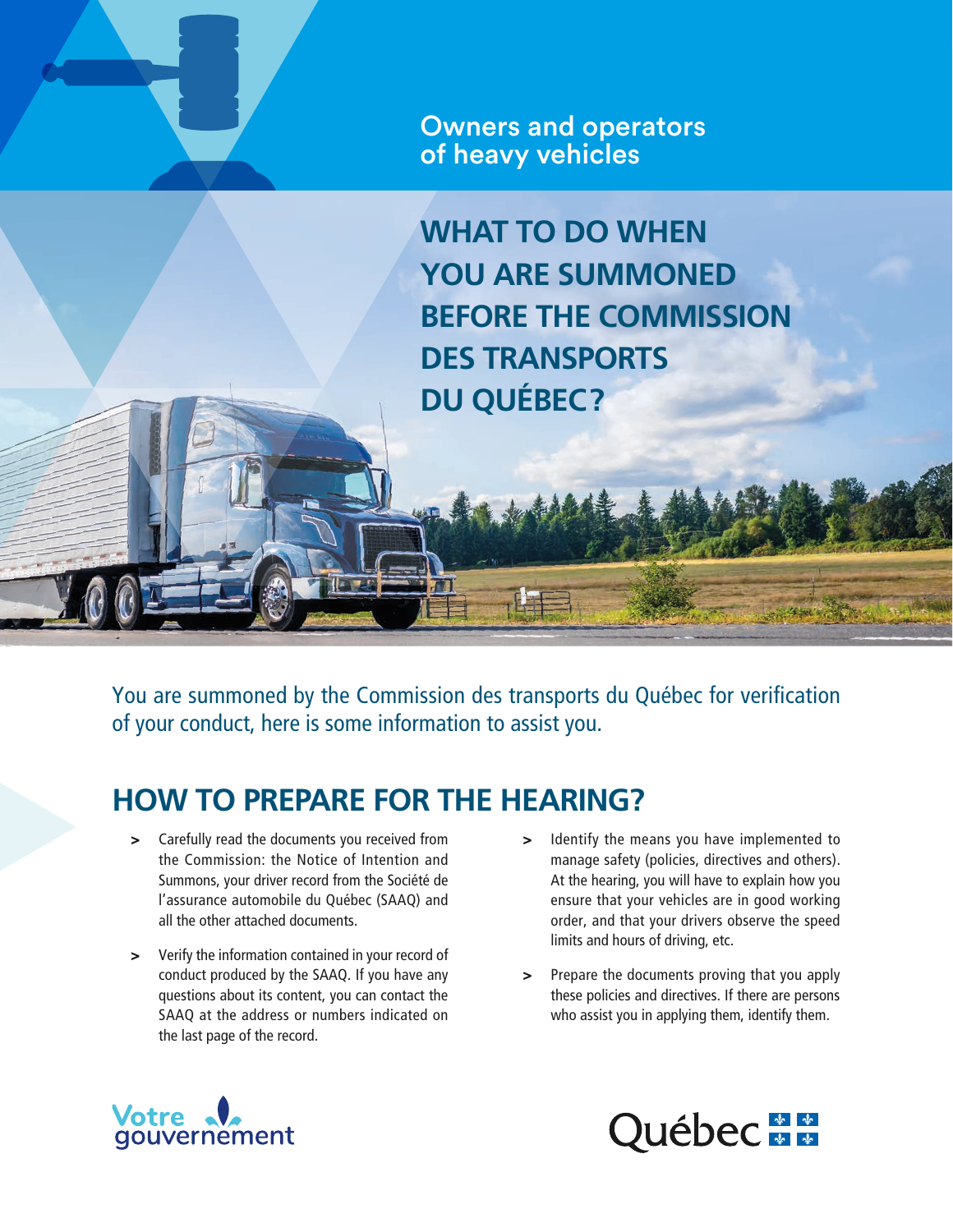## Examples of documents you can provide:

- **–** Directives issued to your personnel.
- **–** Letters of warning or reprimand issued to drivers for speeding.
- **–** Certification of training courses taken by you, your drivers, your mechanics, etc.
- **–** Mechanical maintenance reports on your vehicles.
- **–** Invoices proving the repairs performed, installation of equipment such as speed limiters, etc.
- **–** Any other document that can prove your good safety management.
- > Consult a lawyer or a transportation consultant, as needed.

# **IT IS IMPORTANT TO APPEAR AT THE HEARING**

- > Show up for the hearing on the date and at the time and place indicated on your notice of summons.
- > It is strongly recommended that you appear in person. You may be accompanied by the persons of your choice at the hearing (adviser, lawyer or other).
- > If you are from a region remote from Québec City or Montréal, you may request a remote videoconference hearing by means of a video monitor.

## **HOW IS THE HEARING CONDUCTED?**

- > At the hearing, a commissioner will review your case.
- > The Commission counsel will present the case and may call various witnesses (highway inspectors, police officers, SAAQ personnel, Commission inspectors and other stakeholders).
- > You will be able to explain your safety management and your conduct. You may also call on the persons accompanying you to testify (examples: the person in charge of mechanical maintenance of the vehicles, the person responsible for safety policies, and others).
- > The commissioner will intervene when necessary to clarify certain questions.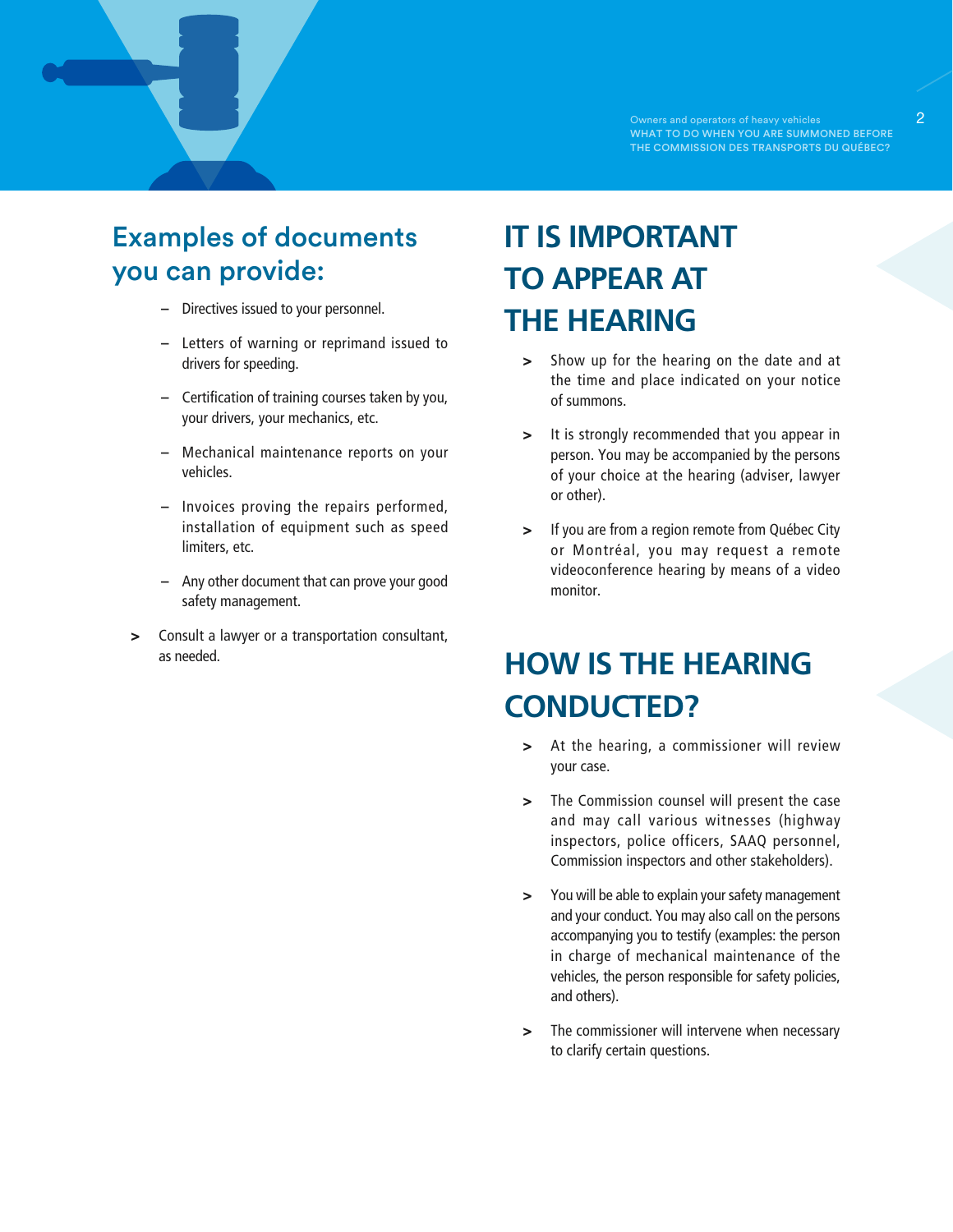WHAT TO DO WHEN YOU ARE SUMMONED BEFORE THE COMMISSION DES TRANSPORTS DU QUÉBEC?

## **DECISION**

After the hearing, based on the testimony heard and the documents brought to his attention, the commissioner will study your case and then render a decision. The decision, including the grounds, will be transmitted to you in writing.

The decision may:

- > Maintain your enterprise's safety rating at the same level.
- > Amend your rating to a "conditional" safety rating if the commissioner considers that your case shows deficiencies that can be corrected by imposing conditions. In this case, the decision will indicate the conditions you must fulfill and your time limit for fulfilling these conditions.

#### Examples of conditions:

- **–** Installation of speed limiters on your vehicles;
- **–** Additional mechanical inspections;
- **–** Training for your drivers.

> Amend your rating to an "unsatisfactory" safety rating, if the commissioner considers that you have endangered the safety of users of roads open to public vehicular traffic or have significantly compromised the integrity of these roads. Your enterprise will then be prohibited from putting into operation or operating heavy vehicles. The Commission may also impose an "unsatisfactory" safety rating on any director of the enterprise. This person will then be prohibited from putting into operation or operating heavy vehicles.

# **CONSULTATION OF THE SAFETY RATING AND DECISIONS**

The safety rating and the decisions regarding penalized transportation enterprises and the list of directors who have been awarded an "unsatisfactory" safety rating by the Commission can be consulted on its Web site at [www.ctq.gouv.qc.ca.](http://www.ctq.gouv.qc.ca)